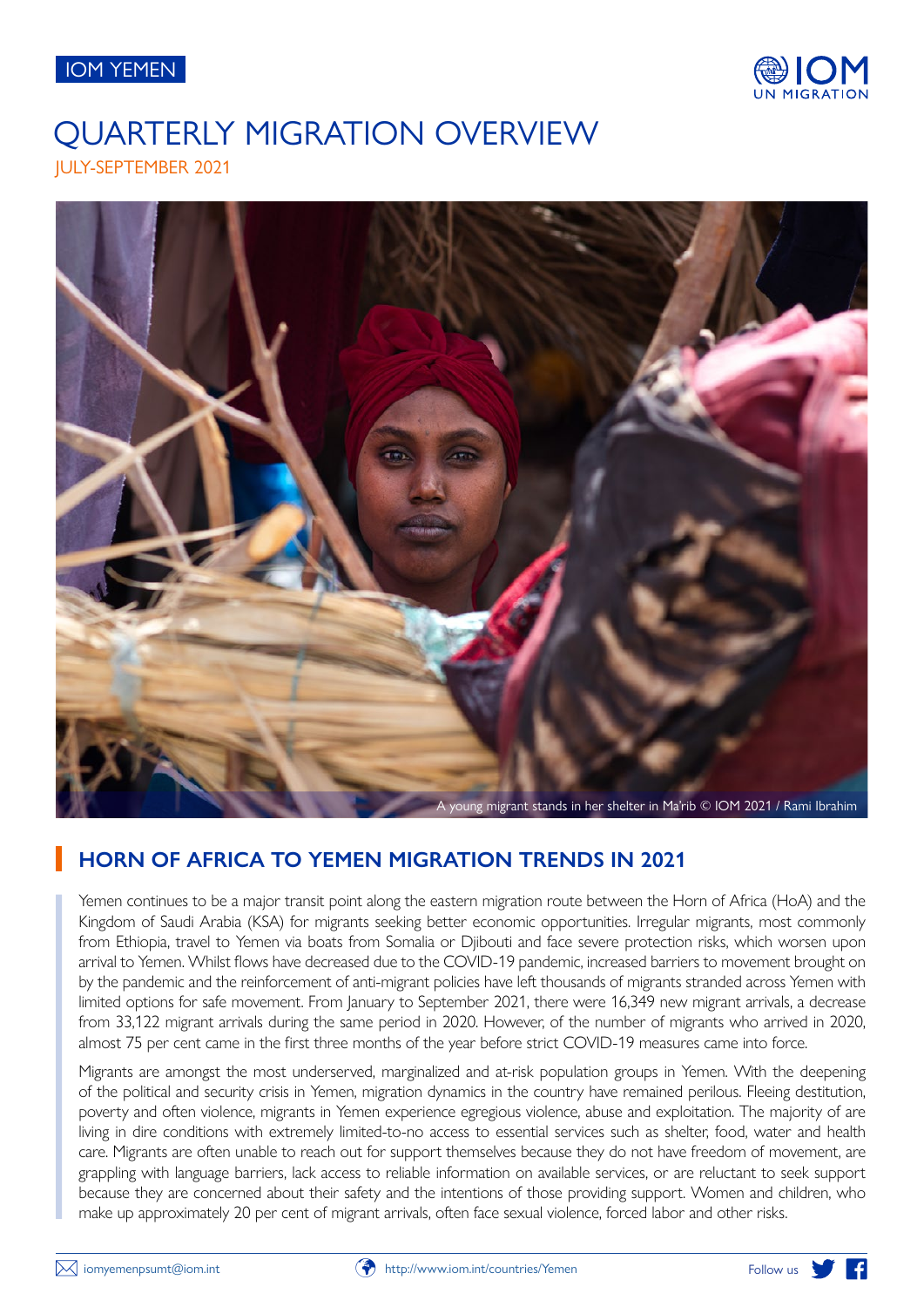For more than a year, IOM and partners have been responding to larger groups of stranded migrants in what were traditionally transit hubs, mainly because controls along borders are much stricter, and the conflict has disrupted internal flows. In Ma'rib, for example, at least 4,000 migrants are stranded, living in overcrowded informal settlements or are being held by smugglers. At the same time, new migrants continue to arrive through Al Bayda and Shabwah governorates. Women migrants are increasingly being forced into domestic labour to pay off debts and concerningly, many report experiencing sexual and gender-based violence (SGBV). Migrants are also falling victim to the consequences of the conflict. In August, four migrants died in a suspected mine explosion in Ma'rib. In Sa'dah, reports of migrants being caught in the crossfire are frequent. Detention of migrants and forced transfers have continued – thousands have been transferred this year from north to the frontline, at unprecedented rates.

As migrants in Yemen continue to face these terrible conditions , IOM continues to prioritize voluntary return solutions for those who wish to return home. In July 2021, IOM was able to support a second nationality verification mission for 2,200 Ethiopian migrants who requested support through IOM's Voluntary Humanitarian Return (VHR) programme. In close collaboration with the Government of Ethiopia and authorities in Yemen, 16 VHR flights have taken place this year, and 1507 stranded migrants were able to return in this quarter alone. Progress was also made in Sana'a, where VHR assistance had been blocked since 2019, and one flight supporting 79 migrants took place in August. Upon arrival in Ethiopia, migrants receive tailored support and post-arrival assistance. A third nationality verification mission is scheduled for the next quarter in Aden to give the opportunity to other stranded migrants who have requested help to return. In Sana'a, IOM continues to await approval from theauthorities to resume registration of migrants in accordance with its mandate and humanitarian principles.

Through mobile teams, IOM is also extending its coverage in the main areas, routes and transit hubs, particularly those in the south, Ma'rib and the west coast where the Organization has humanitarian access. IOM has recently established a Migrant Response Point (MRP) in Ma'rib city and is coordinating with health authorities to provide access to COVID-19 vaccinations to stranded migrants. Through this facility, IOM is providing health, psychosocial support, food, shelter, water, sanitation, hygiene and other essential items to migrants. IOM is also exploring options to expand its Voluntary Humanitarian Programme to support stranded migrants in Ma'rib.



## **HORN OF AFRICA TO YEMEN MIGRATION ROUTES**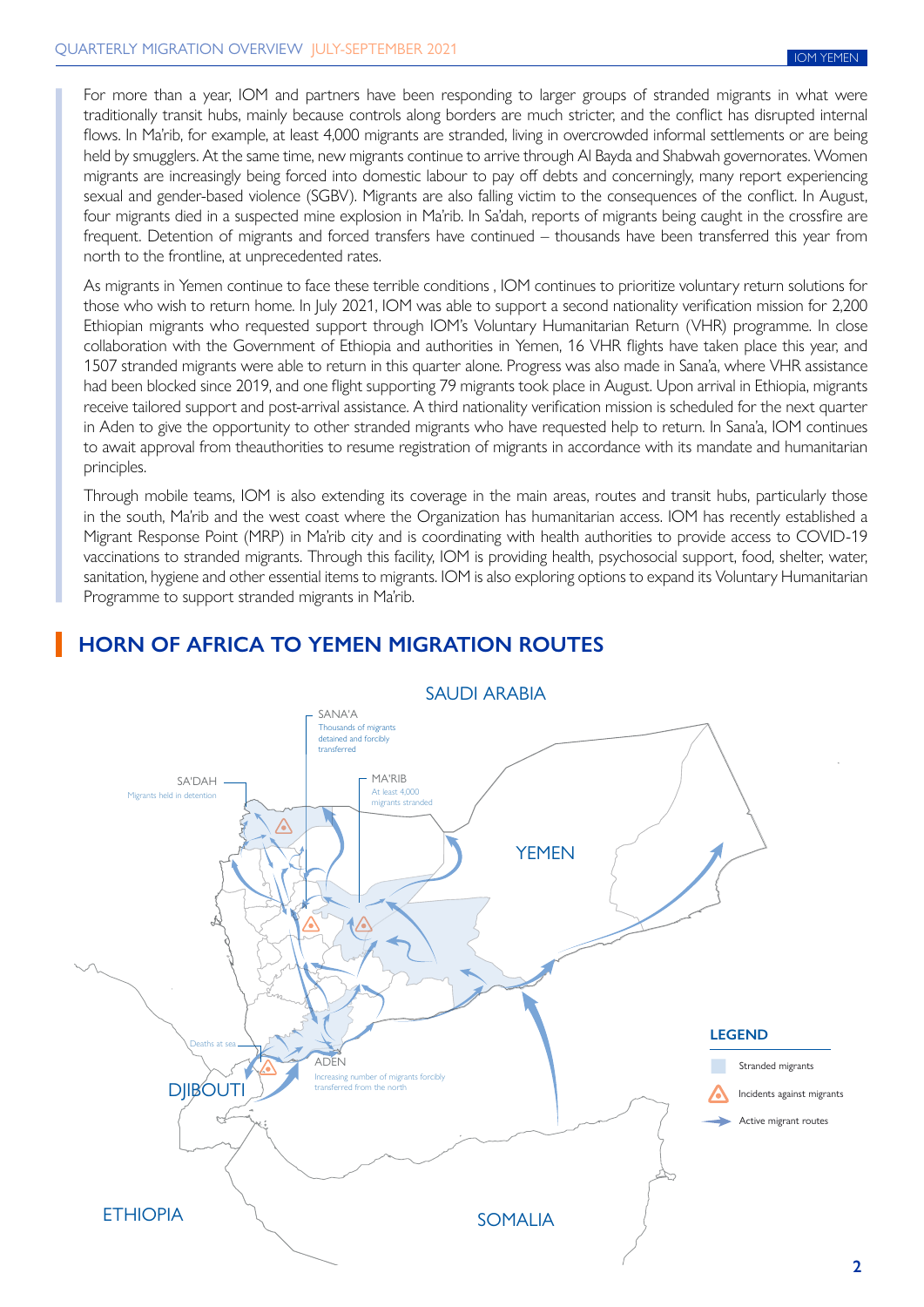# **MIGRANT PROFILES & TRENDS**

IOM's Displacement Tracking Matrix (DTM) recorded 16,080 migrant arrivals into Yemen from 1 January to 30 September 2021 at six flow monitoring points along the coast, in Lahj, Shabwah and Hadramawt. More than 6,000 migrants arrived in Yemen during the third quarter of 2021 alone. This is a rise from the same period in 2020 when 1,505 migrants arrived, an increase which is large due to the easing of COVID-related mobility restrictions. As in previous years, the majority of migrants arrived from Djibouti to Lahj (9,821 migrants) and through Somalia to Shabwah and Hadramawt (6,259) governorates. However, September saw a change in the routes migrants used to enter Yemen: there was a sudden increase in the number of migrants arriving through Yemen's Hadramawt coast due to the intensified security measures in Shabwah's coast (194 migrants arrived through this entry point in September, while none did in July and August 2021).

As has been the case for years, most migrants travelling on this route are young boys or men from rural areas with little to no education, and they express intentions to travel to KSA in search of economic opportunities. The majority are Ethiopian (88%) and a smaller number are Somali (12%). While a smaller percentage of arrivals are women, when compared to their male counterparts, 38 per cent of female migrants have no education (compared to 21% of men), 45 per cent are literate (compared to 68% of male migrants) and only 6 per cent can understand Arabic (compared to 16% of men). Many migrants report not being aware of the conflict or the risks that come with the journey.

Despite the smaller number of migrants making the journey through Yemen, smuggler networks are being maintained. While the consequences of the pandemic have meant that the smuggler network is not as remunerative as it used to be, they are finding alternative ways to make up for financial losses. Reports of some of the most egregious forms of abuse at the hands of smugglers and traffickers persist, including SGBV, torture, abduction for ransom, forced labour and physical violence. Women migrants and children are especially vulnerable, many are increasingly forced to work to pay off debts.

At the same time, IOM estimates at least 5,000 migrants are being held in detention, but this number may be much higher. Without sustained access to migrants in detention, IOM and partners face challenges acquiring accurate estimates on migrants, including children, being detained. Migrants who are held in detention in Sa'dah are often transferred to Sana'a where they transit through a closed facility until they are forcibly moved to the south. So far in 2021, estimates are that tens of thousands of migrants have been pushed across active frontlines.

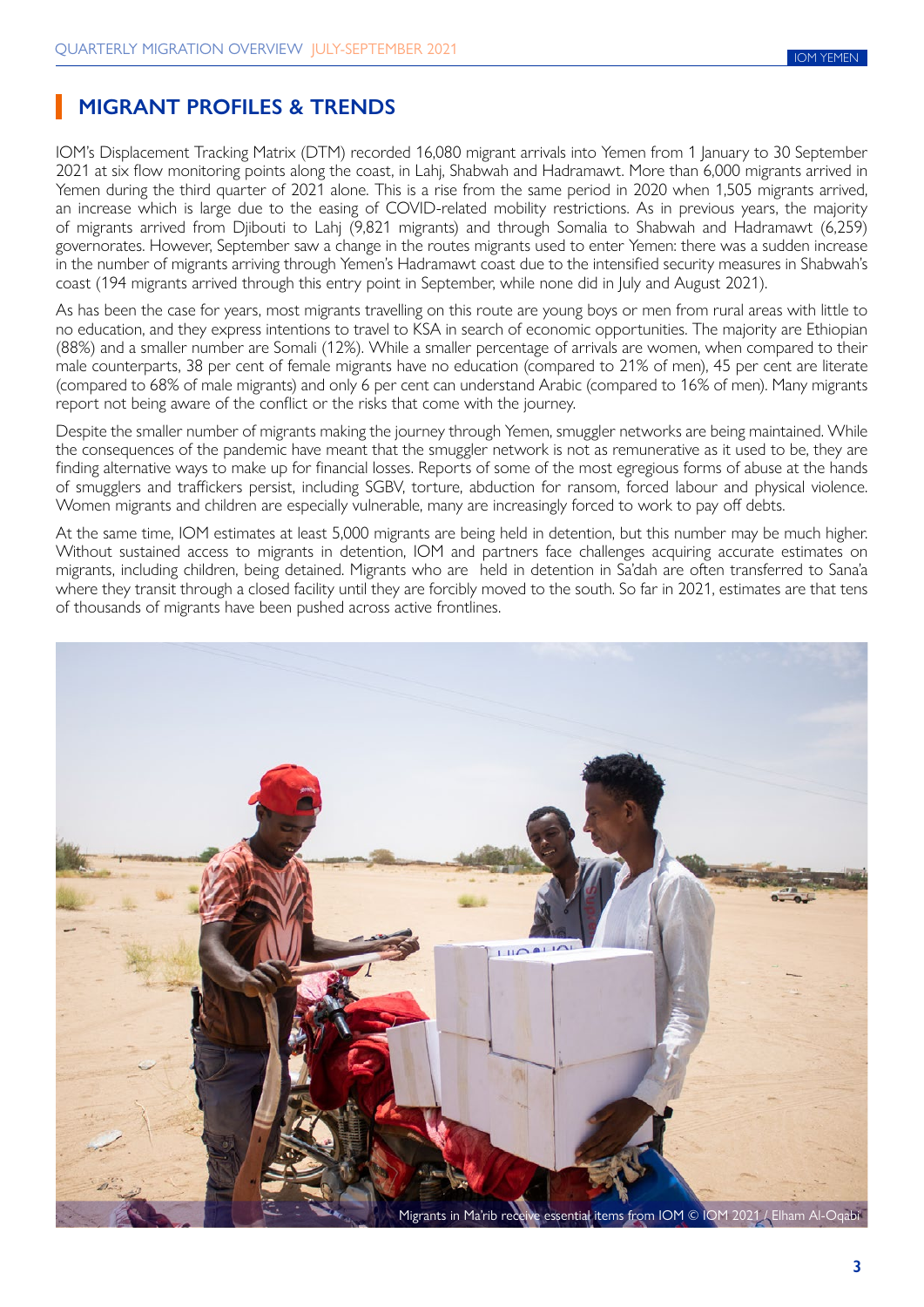# **BREAKDOWN OF JULY, AUGUST AND SEPTEMBER ARRIVALS**

## ARRIVALS JULY TO SEPTEMBER 2021

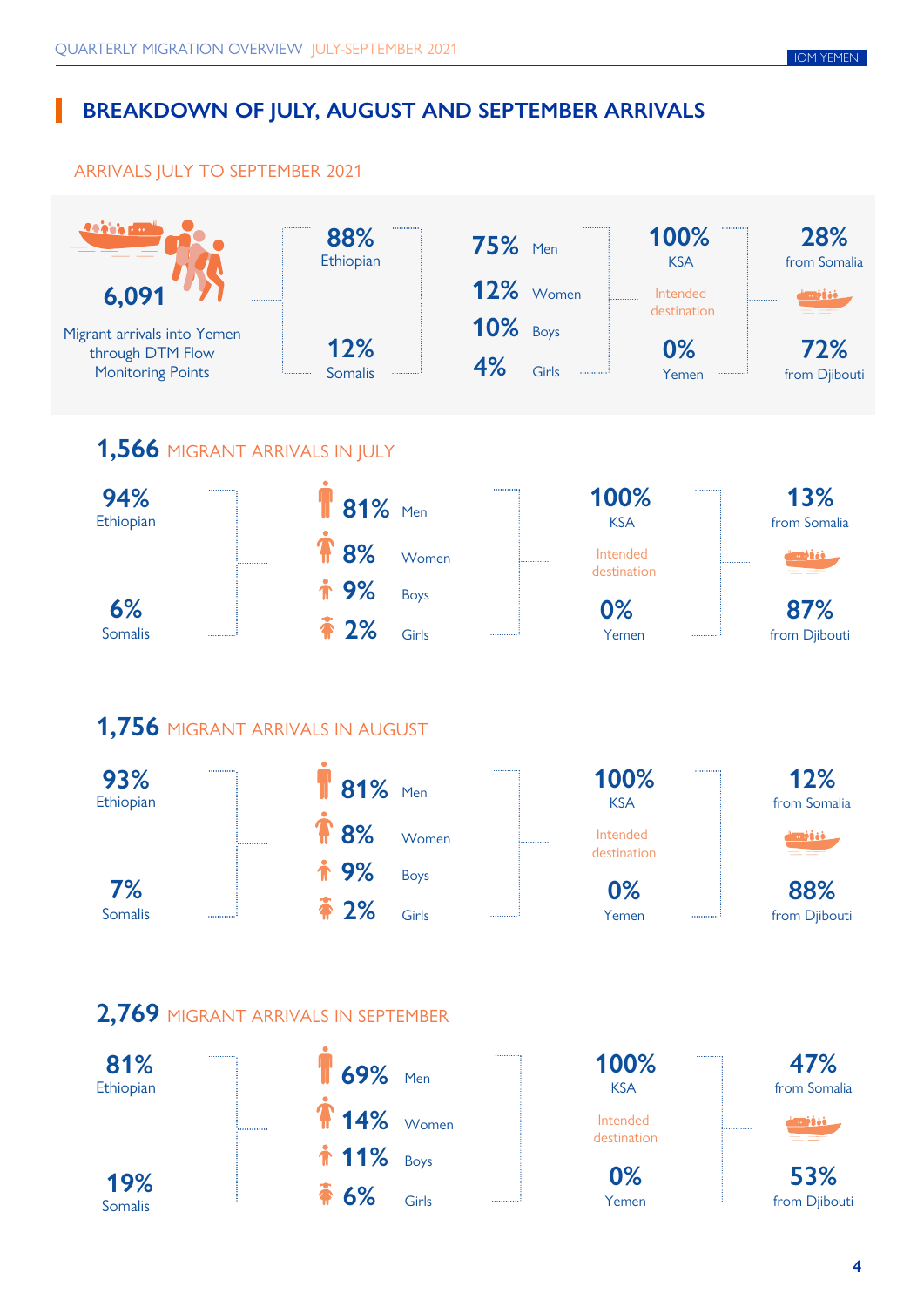# **MIGRANT VOICES**

### Sami\*, 27–year-old migrant in Mar'ib city

Two years ago, I left Ethiopia on a journey that I hoped would change my life for the better. But the journey was hard and terrible. We spent 36 hours on the sea even though it should not take more than 24 hours. The smugglers spoke Somali, a language we do not know. They became nervous and angry, but we could not understand why or what they were saying. One of the women with us could understand and she told us they were talking about throwing us overboard to get rid of us. When we arrived in Ataq city, in Shabwah, one smuggler started to beat us badly and asked us for more money. I eventually reached Ma'rib and have been here for two years. I started working on a farm and then found work cleaning the streets here in Ma'rib for a small daily wage.I cannot return to my country, and I can't go to the Kingdom of Saudi Arabia to work there. I have no place I can be but here. We are stuck.



*\*Name was changed to protect his identity*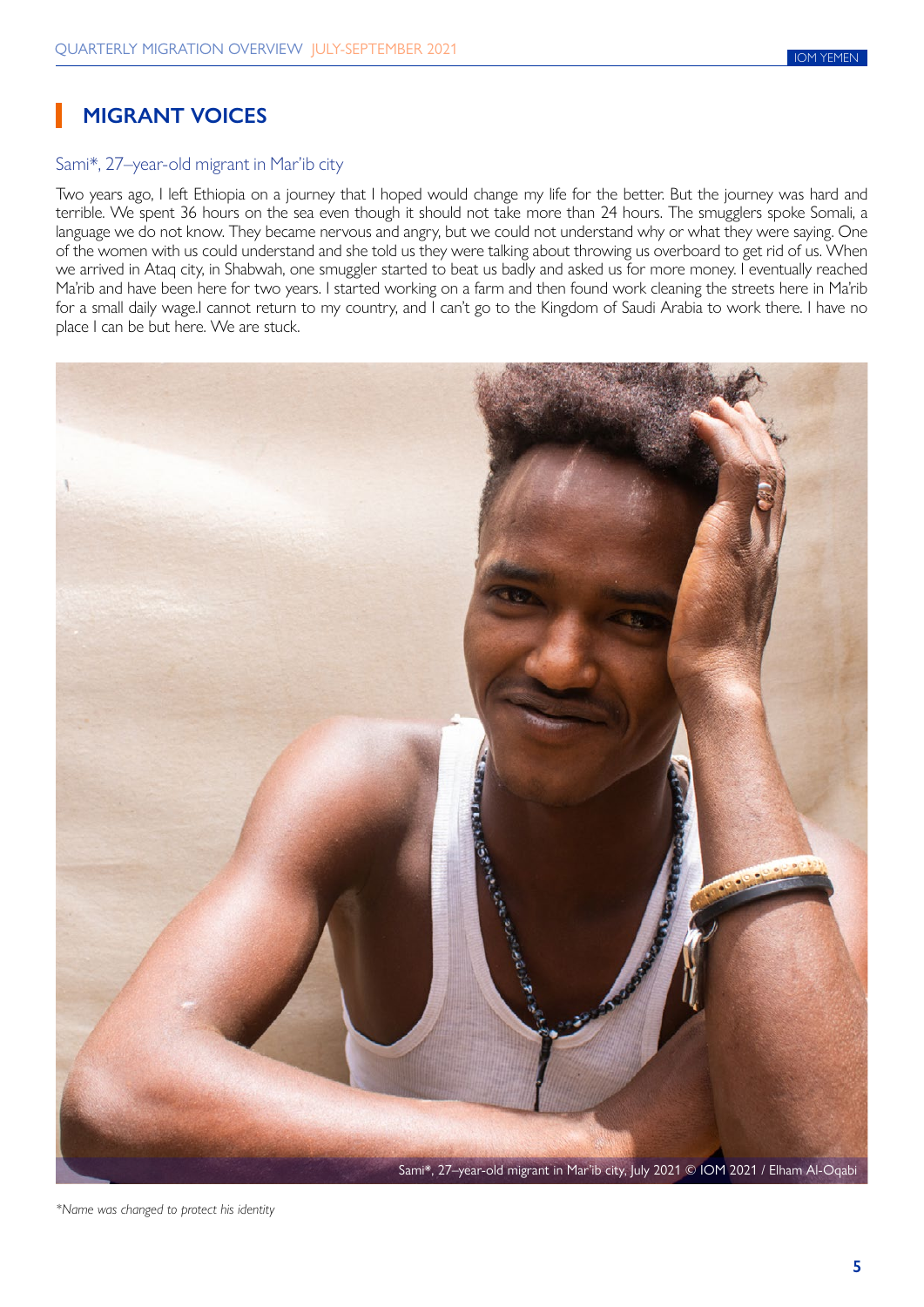## **IOM MIGRATION RESPONSE IN YEMEN IN 2021**

#### PILLARS OF INTERVENTION

Since IOM began operations in Yemen, its Migrant Assistance Programme has aimed to ensure that migrants in Yemen have access to life-saving humanitarian assistance and protection of their rights, safety and dignity.

- 1. Protection and life-saving humanitarian assistance is provided through fixed centres (health clinics, migrant response points) and mobile teams that provide access to immediate medical care, relief items (clothes, shoes and hygiene items), food, information on safe migration, case management, psychosocial support, cash for work and options for voluntary humanitarian return.
- 2. Opportunities for safe and voluntary return assistance for undocumented Ethiopian migrants and stranded migrants from other nationalities is offered through IOM's Voluntary Humanitarian Return mechanism. Assistance includes the provision of 'fit-to-travel' medical screenings and medical escorts as needed before and during travel.
- 3. Analysis of trends including inflows, push and pull factors, migration routes, protection dynamics, risks and mitigation measures.
- 4. Development and implementation of a regional approach to safe, dignified and orderly migration to promote engagement within the region on a coordinated rights-based response at the governance level, a component of which involves strengthening the capacities of relevant actors in counter-trafficking and assistance to victims.
- 5. Enhancing coordination with partners on multi-sectorial migration responses, strengthening advocacy and ensuring clear referral mechanisms at both regional and country level.



Migrants prepare to travel to Addis Ababa on one of IOM's Voluntary Humanitarian Return flight © IOM 2021 / Majed Mohamme

### COVID-19 RESPONSE

IOM aims to ensure that principled public health and protection interventions are integrated into Yemen's COVID-19 response plan and are inclusive of all population groups, including migrants and irrespective of status. IOM's main interventions include:

- 1. Hygiene and health prevention awareness among the migrant population and local communities.
- 2. Access to life-saving assistance including food, water, and hygiene and relief items.
- 3. Continuation of standard health and protection assistance through IOM migrant centres, supported clinics and mobile teams at main transit hubs, along migratory routes and at new arrival points along the southern coastline.
- 4. Protection monitoring to continue identify, mitigate and respond to protection risks and violations of human rights, exacerbated by conditions created by COVID-19.
- 5. Equitable inclusion of migrants in vaccination campaigns in Aden and Ma'rib
- 6. Awareness raising about the COVID-19 vaccine among migrants.
- 7. COVID-19 PCR testing through the establishment of a testing laboratory at the Migrant Response Point in Aden.
- 8. Resumption of safe and dignified return of Ethiopian migrants who express a desire to return home.